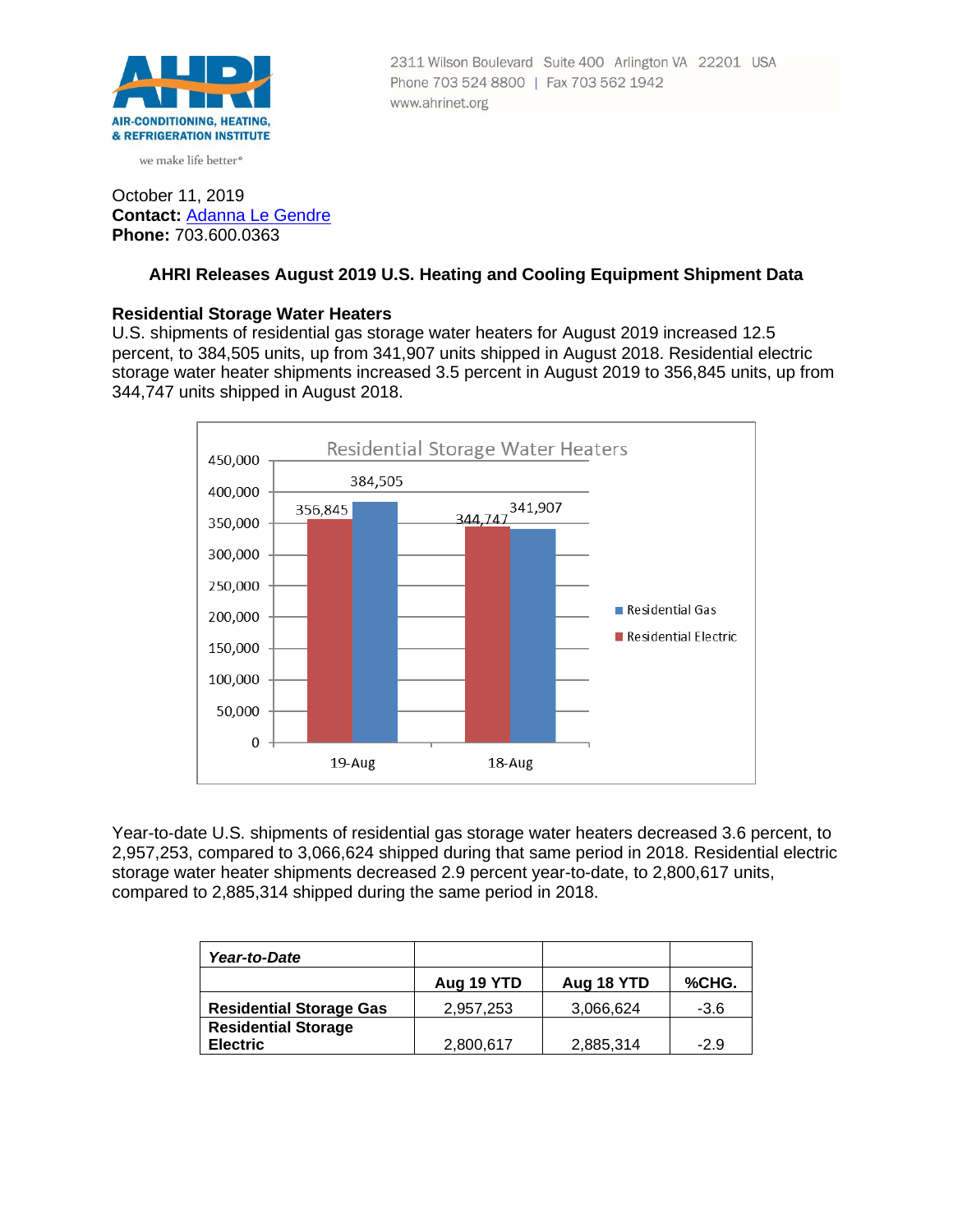### **Commercial Storage Water Heaters**

Commercial gas storage water heater shipments increased 3.9 percent in August 2019, to 8,223 units, up from 7,916 units shipped in August 2018. Commercial electric storage water heater shipments increased 18.6 percent in August 2019, to 13,868 units, up from 11,689 units shipped in August 2018.



Year-to-date U.S. shipments of commercial gas storage water heaters decreased 8.2 percent, to 60,687 units, compared with 66,107 units shipped during the same period in 2018. Year-todate commercial electric storage water heater shipments increased 10.4 percent, to 103,012 units, up from 93,327 units shipped during the same period in 2018.

| Year-to-Date                  |            |            |         |
|-------------------------------|------------|------------|---------|
|                               | Aug 19 YTD | Aug 18 YTD | %Chg.   |
| <b>Commercial Storage Gas</b> | 60,687     | 66,107     | -8.2    |
| <b>Commercial Storage</b>     |            |            |         |
| <b>Electric</b>               | 103,012    | 93,327     | $+10.4$ |

# **Warm Air Furnaces**

U.S. shipments of gas warm air furnaces for August 2019 decreased 3.7 percent, to 305,850 units, down from 317,745 units shipped in August 2018. Oil warm air furnace shipments decreased 3.6 percent, to 2,993 units in August 2019, down from 3,104 units shipped in August 2018.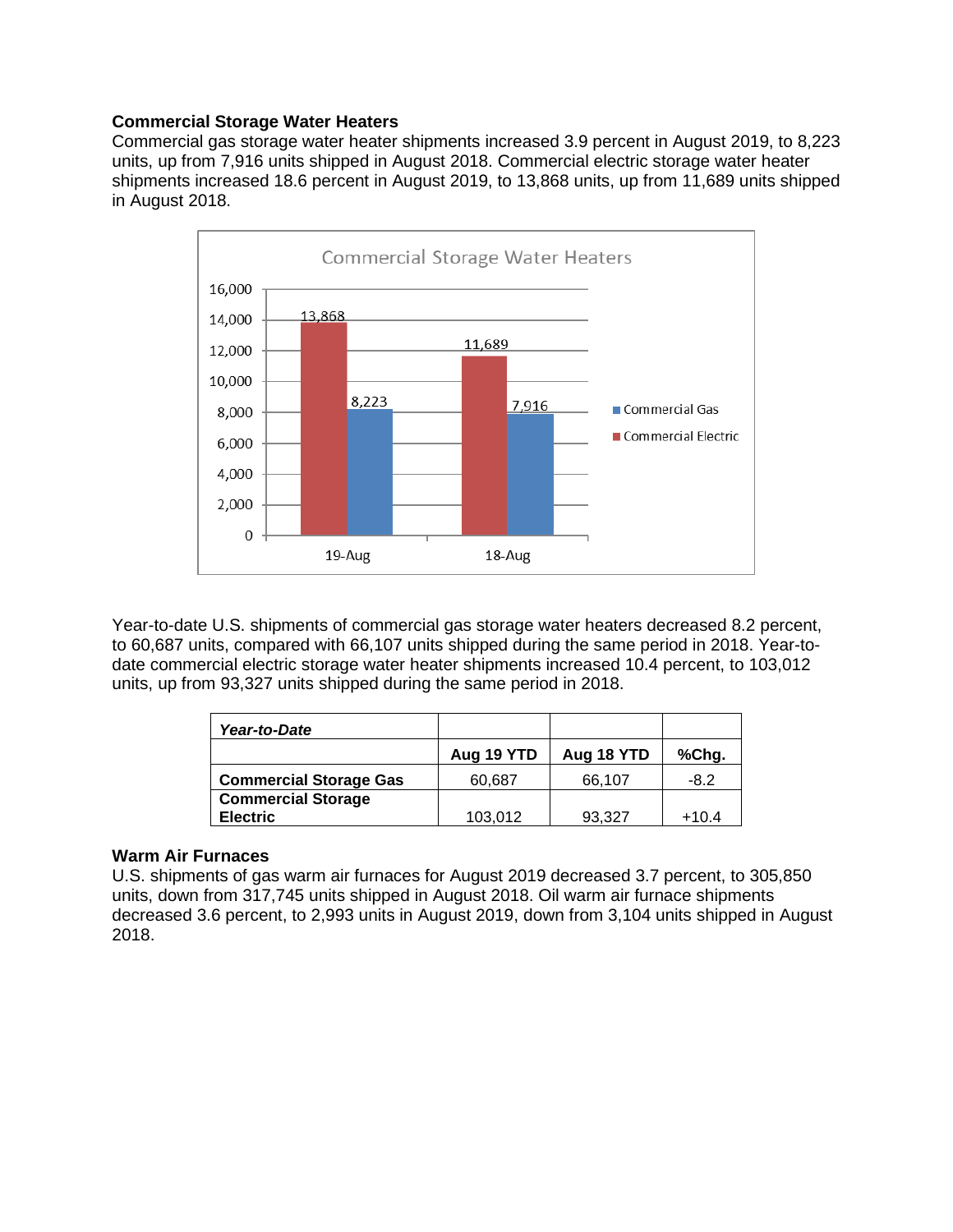

Year-to-date U.S. shipments of gas warm air furnaces increased 5.9 percent, to 2,291,817 units, compared with 2,163,918 units shipped during the same period in 2018. Year-to-date U.S. shipments of oil warm air furnaces increased 14.9 percent, to 21,949 units, compared with 19,107 units shipped during the same period in 2018.

| Year-to-Date                 |            |            |         |
|------------------------------|------------|------------|---------|
|                              | Aug 19 YTD | Aug 18 YTD | % Chg.  |
| <b>Gas Warm Air Furnaces</b> | 2,291,817  | 2,163,918  | $+5.9$  |
| <b>Oil Warm Air Furnaces</b> | 21.949     | 19.107     | $+14.9$ |

# **Central Air Conditioners and Air-Source Heat Pumps**

U.S. shipments of central air conditioners and air-source heat pumps totaled 779,923 units in August 2019, up 5.1 percent from 742,171 units shipped in August 2018. U.S. shipments of air conditioners increased 1 percent, to 499,252 units, up from 494,177 units shipped in August 2018. U.S. shipments of air-source heat pumps increased 13.2 percent, to 280,671 units, up from 247,994 units shipped in August 2018.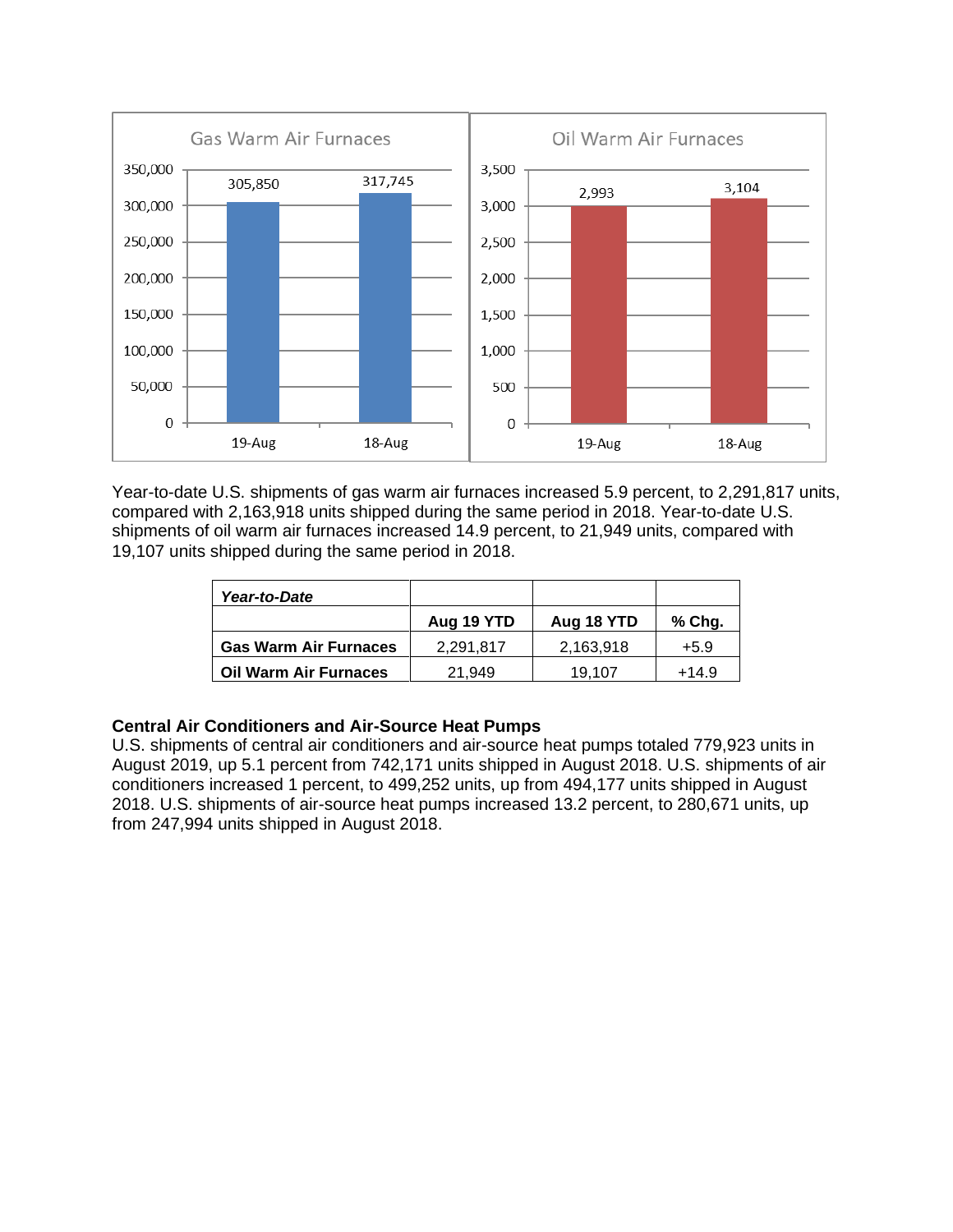

Year-to-date combined shipments of central air conditioners and air-source heat pumps increased 1.2 percent, to 6,370,742, up from 6,294,977 units shipped during the same period in 2018. Year-to-date shipments of central air conditioners decreased 1.2 percent, to 4,092,014 units, down from 4,141,428 units shipped during the same period in 2018. The year-to-date total for heat pump shipments increased 5.8 percent, to 2,278,728, up from 2,153,549 units shipped during the same period in 2018.

| Year-to-Date                           |            |            |          |
|----------------------------------------|------------|------------|----------|
|                                        | Aug 19 YTD | Aug 18 YTD | $%$ Chg. |
| Air Conditioners & Heat Pumps Combined |            |            |          |
| <b>Total</b>                           | 6,370,742  | 6,294,977  | $+1.2$   |
| <b>Air Conditioners Only</b>           | 4,092,014  | 4,141,428  | $-1.2$   |
| <b>Heat Pumps Only</b>                 | 2,278,728  | 2,153,549  | $+5.8$   |